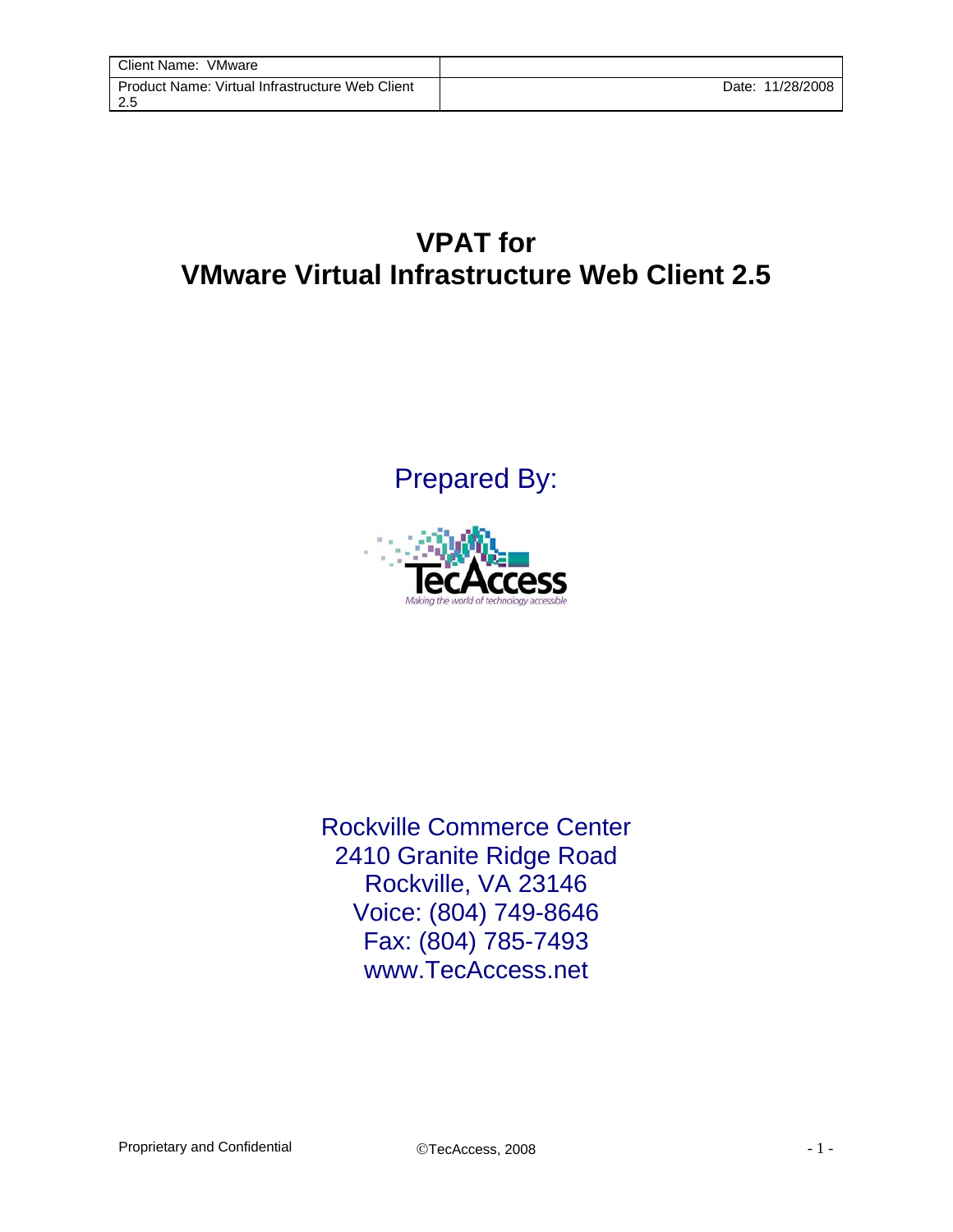## **VPAT**

**Product:** Virtual Infrastructure Web Client 2.5 **Components covered:** Web client, Console control **Contact for more information:** [http://www.VMware.com](http://www.vmware.com/) **Date:** December, 2008

| <b>Summary of Voluntary Product Accessibility Template</b>                      |                                              |                                                                                                               |
|---------------------------------------------------------------------------------|----------------------------------------------|---------------------------------------------------------------------------------------------------------------|
| <b>Criteria</b>                                                                 | <b>Supporting</b><br><b>Features</b>         | <b>Remarks and Explanations</b>                                                                               |
| Section 1194.21 Software<br><b>Applications and Operating</b><br><b>Systems</b> | <b>Not</b><br>applicable                     |                                                                                                               |
| Section 1194.22 Web-based<br>Internet Information and<br>Applications           | <b>Supports</b><br>with<br><b>Exceptions</b> | Virtual Infrastructure Web Client 2.5 is<br>a web application. Please reference<br>the attached 1194.22 VPAT. |
| Section 1194.23<br><b>Telecommunications Products</b>                           | <b>Not</b><br>Applicable                     |                                                                                                               |
| Section 1194.24 Video and<br><b>Multimedia Products</b>                         | <b>Not</b><br>Applicable                     |                                                                                                               |
| Section 1194.25 Self-contained,<br><b>Closed Products</b>                       | <b>Not</b><br>Applicable                     |                                                                                                               |
| Section 1194.26 Desktop and<br><b>Portable Computers</b>                        | <b>Not</b><br>Applicable                     |                                                                                                               |
| Section 1194.31 Functional<br>Performance Criteria                              | <b>Supports</b><br>with<br><b>Exceptions</b> | Please reference the included 1194.22<br>and 1194.31 sections.                                                |
| Section 1194.41 Information,<br>Documentation and Support                       | <b>Supports</b>                              | Please reference the included 1194.41<br>section.                                                             |

| <b>Supporting Features (second column on VPAT)</b> |                                                                                                                                                                                  |  |
|----------------------------------------------------|----------------------------------------------------------------------------------------------------------------------------------------------------------------------------------|--|
| <b>Supports</b>                                    | Use this language when you determine the product<br>fully meets the letter and intent of the Criteria.                                                                           |  |
| <b>Supports with Exceptions</b>                    | Use this language when you determine the product<br>does not fully meet the letter and intent of the<br>Criteria, but provides some level of access relative<br>to the Criteria. |  |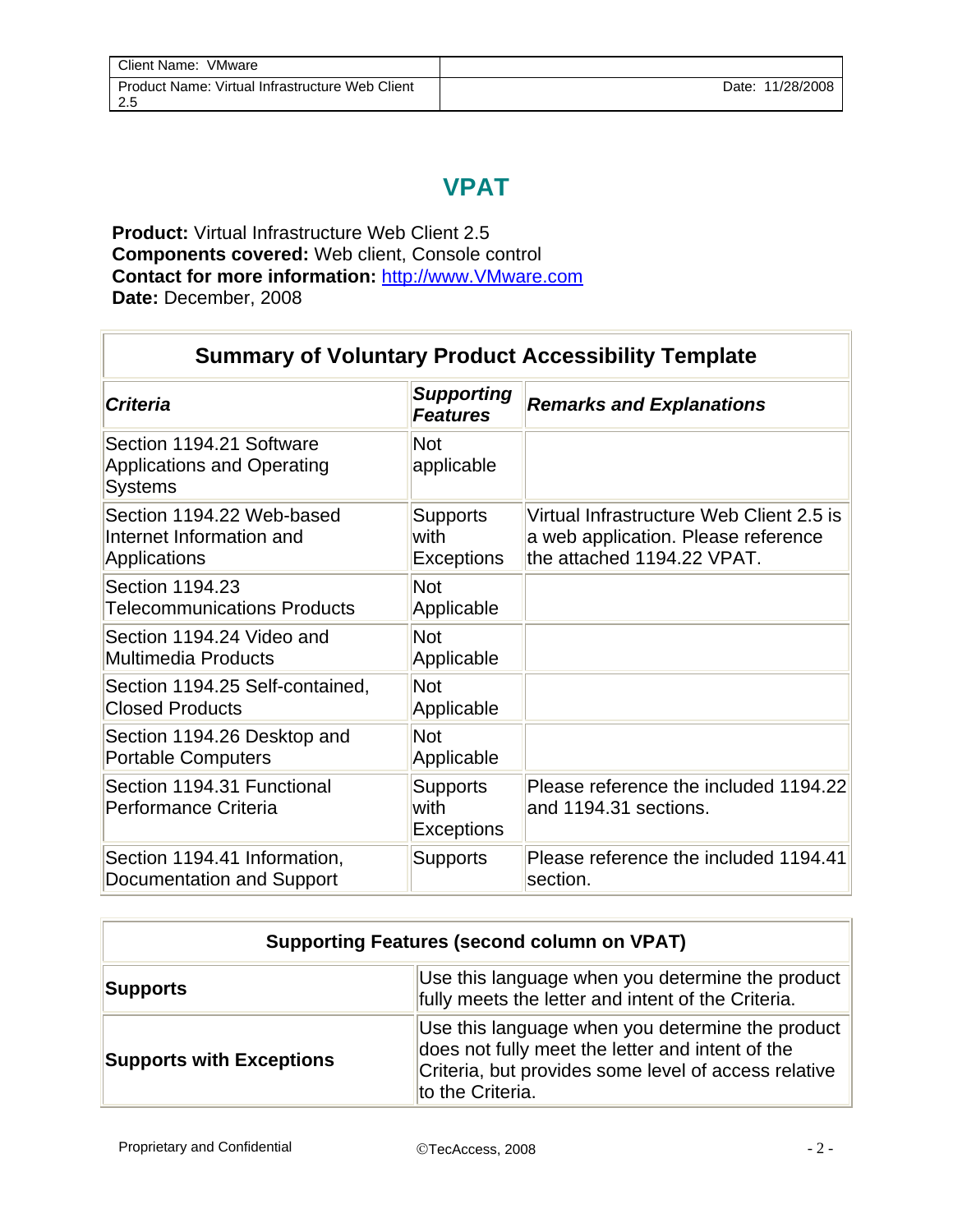| Client Name:<br>VMware                                       |                     |
|--------------------------------------------------------------|---------------------|
| Product Name: Virtual Infrastructure Web Client<br>つち<br>ن.∠ | 11/28/2008<br>Date: |

| <b>Supports through Equivalent</b><br>Facilitation                  | Use this language when you have identified an<br>alternate way to meet the intent of the Criteria or<br>when the product does not fully meet the intent of<br>the Criteria.                                                                                                                                                                  |
|---------------------------------------------------------------------|----------------------------------------------------------------------------------------------------------------------------------------------------------------------------------------------------------------------------------------------------------------------------------------------------------------------------------------------|
| <b>Supports when combined with</b><br><b>Compatible AT</b>          | Use this language when you determine the product<br>fully meets the letter and intent of the Criteria when<br>used in combination with Compatible AT. For<br>example, many software programs can provide<br>speech output when combined with a compatible<br>screen reader (commonly used assistive<br>technology for people who are blind). |
| <b>Does not Support</b>                                             | Use this language when you determine the product<br>does not meet the letter or intent of the Criteria.                                                                                                                                                                                                                                      |
| <b>Not Applicable</b>                                               | Use this language when you determine that the<br>Criteria do not apply to the specific product.                                                                                                                                                                                                                                              |
| Not Applicable - Fundamental<br><b>Alteration Exception Applies</b> | Use this language when you determine a<br>Fundamental Alteration of the product would be<br>required to meet the Criteria (see the access board<br>standards for the definition of "fundamental<br>alteration").                                                                                                                             |

| 1194.22 Web-based Internet information and applications                                                                                                   |                                           |                                                                                                                                                                                                                                  |
|-----------------------------------------------------------------------------------------------------------------------------------------------------------|-------------------------------------------|----------------------------------------------------------------------------------------------------------------------------------------------------------------------------------------------------------------------------------|
| <b>Criteria</b>                                                                                                                                           | <b>Supporting</b><br><b>Features</b>      | <b>Remarks and explanations</b>                                                                                                                                                                                                  |
| (a) A text equivalent for every non-text<br>element shall be provided (e.g., via "alt",<br>"longdesc", or in element content).                            | Does not<br>support                       | Images do not have Alt attributes. Some,<br>such as "Power on" have Title attributes;<br>however, Alt attributes are required.                                                                                                   |
| (b) Equivalent alternatives for any<br>multimedia presentation shall be<br>synchronized with the presentation.                                            | <b>Not</b><br><b>Applicable</b>           | Multimedia is not used.                                                                                                                                                                                                          |
| (c) Web pages shall be designed so that all<br>information conveyed with color is also<br>available without color, for example from<br>context or markup. | <b>Supports with</b><br><b>Exceptions</b> | The selected tab is color coded to indicate<br>selection. Otherwise, color is not used as a<br>sole means of conveying information.                                                                                              |
| (d) Documents shall be organized so they<br>are readable without requiring an associated<br>style sheet.                                                  | <b>Supports with</b><br><b>Exceptions</b> | When CSS is disabled, the non-link text<br>names of the graphic buttons appear at the<br>bottom of the page while the functional<br>buttons that are invisible are at the top of the<br>page. Headings do not have heading tags. |
| (e) Redundant text links shall be provided<br>for each active region of a server-side<br>image map.                                                       | <b>Not</b><br><b>Applicable</b>           | Server-side image maps are not used.                                                                                                                                                                                             |
| (f) Client-side image maps shall be provided $\textsf{Not}$                                                                                               |                                           | Client-side image maps are not used.                                                                                                                                                                                             |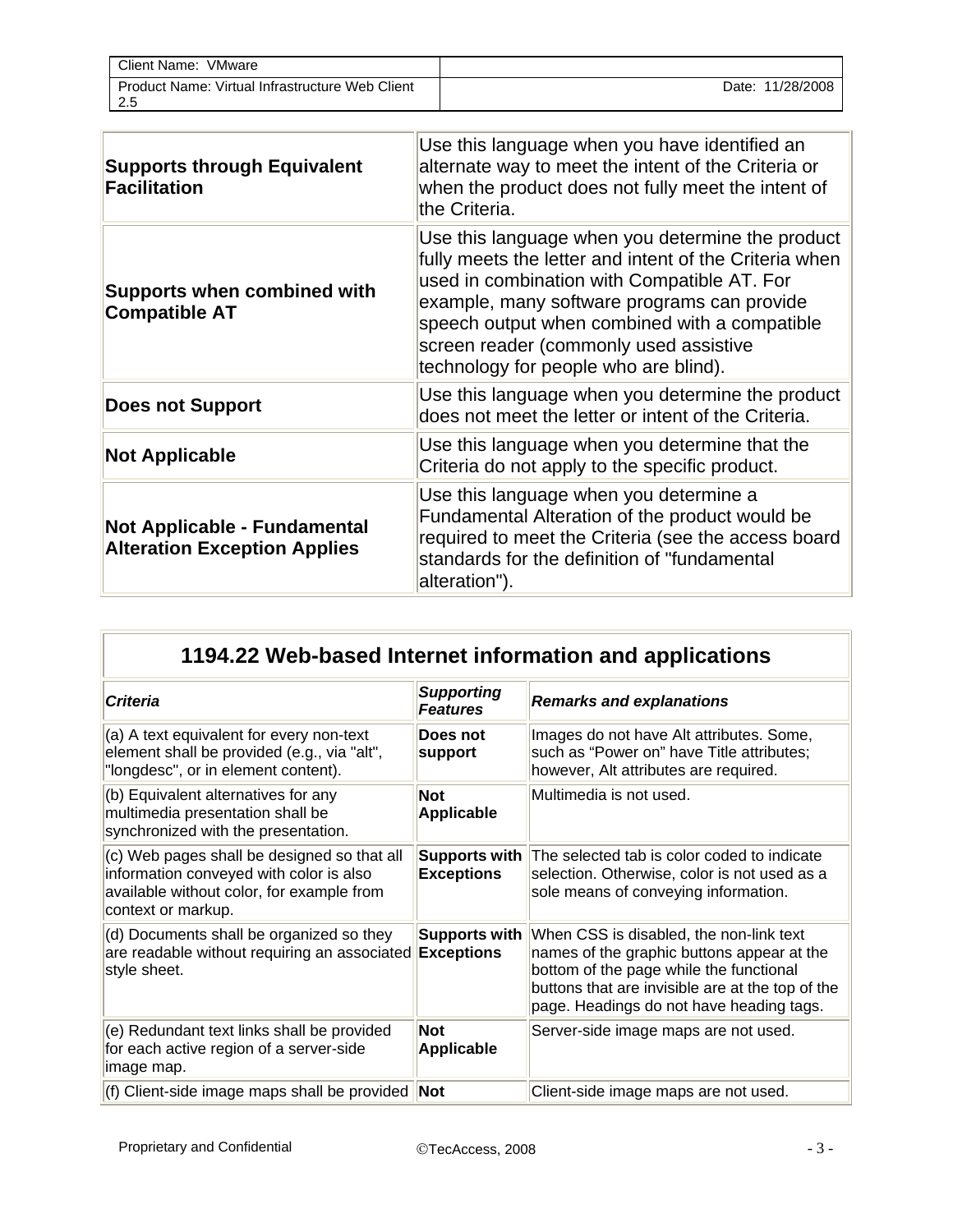| Client Name:<br>VMware                          |            |
|-------------------------------------------------|------------|
| Product Name: Virtual Infrastructure Web Client | 11/28/2008 |
| ن.∠                                             | Date:      |

| instead of server-side image maps except<br>where the regions cannot be defined with an<br>available geometric shape.                                                                                                                                                                                                 | applicable                      |                                                                                                                                                                                                                                                                                                                                                                                                                                                                                                                                                                                     |
|-----------------------------------------------------------------------------------------------------------------------------------------------------------------------------------------------------------------------------------------------------------------------------------------------------------------------|---------------------------------|-------------------------------------------------------------------------------------------------------------------------------------------------------------------------------------------------------------------------------------------------------------------------------------------------------------------------------------------------------------------------------------------------------------------------------------------------------------------------------------------------------------------------------------------------------------------------------------|
| (g) Row and column headers shall be<br>identified for data tables.                                                                                                                                                                                                                                                    | <b>Supports</b>                 | Column headers are identified in data tables.                                                                                                                                                                                                                                                                                                                                                                                                                                                                                                                                       |
| (h) Markup shall be used to associate data<br>cells and header cells for data tables that<br>have two or more logical levels of row or<br>column headers.                                                                                                                                                             | <b>Not</b><br><b>Applicable</b> | Data tables with two or more logical levels<br>are not used.                                                                                                                                                                                                                                                                                                                                                                                                                                                                                                                        |
| (i) Frames shall be titled with text that<br>facilitates frame identification and navigation support                                                                                                                                                                                                                  | Does not                        | Frames lack Title attributes.                                                                                                                                                                                                                                                                                                                                                                                                                                                                                                                                                       |
| (j) Pages shall be designed to avoid causing<br>the screen to flicker with a frequency greater<br>than 2 Hz and lower than 55 Hz.                                                                                                                                                                                     | <b>Supports</b>                 | Pages do not cause flickering in the<br>prohibited range.                                                                                                                                                                                                                                                                                                                                                                                                                                                                                                                           |
| (k) A text-only page, with equivalent<br>information or functionality, shall be<br>provided to make a web site comply with the<br>provisions of this part, when compliance<br>cannot be accomplished in any other way.<br>The content of the text-only page shall be<br>updated whenever the primary page<br>changes. | <b>Not</b><br><b>Applicable</b> |                                                                                                                                                                                                                                                                                                                                                                                                                                                                                                                                                                                     |
| (I) When pages utilize scripting languages to<br>display content, or to create interface<br>elements, the information provided by the<br>script shall be identified with functional text<br>that can be read by Assistive Technology.                                                                                 | Supports with<br>exceptions     | Interface elements that are clickable, such as<br>the menus "Web Access," "View" and "Virtual<br>Machine" do not have text or other indication<br>to alert screen reader users that they are<br>activatable and should be used to complete a<br>function. In addition, these interface elements<br>are not keyboard accessible.                                                                                                                                                                                                                                                     |
| (m) When a web page requires that an<br>applet, plug-in or other application be<br>present on the client system to interpret<br>page content, the page must provide a link<br>to a plug-in or applet that complies with<br>§1194.21(a) through (I).                                                                   | <b>Supports</b>                 | An plug-in is required for viewing a virtual<br>machine's console. The plug-in is installed<br>automatically.                                                                                                                                                                                                                                                                                                                                                                                                                                                                       |
| (n) When electronic forms are designed to<br>be completed on-line, the form shall allow<br>people using Assistive Technology to<br>access the information, field elements, and<br>functionality required for completion and<br>submission of the form, including all<br>directions and cues.                          | exceptions                      | Supports with Association of text labels to form input<br>controls via explicit labeling is missing in<br>some areas. For example, the Login screen<br>has no explicit labeling. Another example is<br>the Add Hardware Wizard to add a new hard<br>disk, Label tags do exist for the text<br>describing the radio buttons, however, the<br>For attribute is not present to link the label to<br>each radio button. In these instances, screen<br>readers are associating text labels for the<br>input controls based on proximity, which is<br>working but not guaranteed to work. |
| (o) A method shall be provided that permits<br>users to skip repetitive navigation links.                                                                                                                                                                                                                             | Does not<br>support             | There is no skip navigation mechanism.                                                                                                                                                                                                                                                                                                                                                                                                                                                                                                                                              |
| $ $ (p) When a timed response is required, the                                                                                                                                                                                                                                                                        | Not Applicable                  | A timed response is not required.                                                                                                                                                                                                                                                                                                                                                                                                                                                                                                                                                   |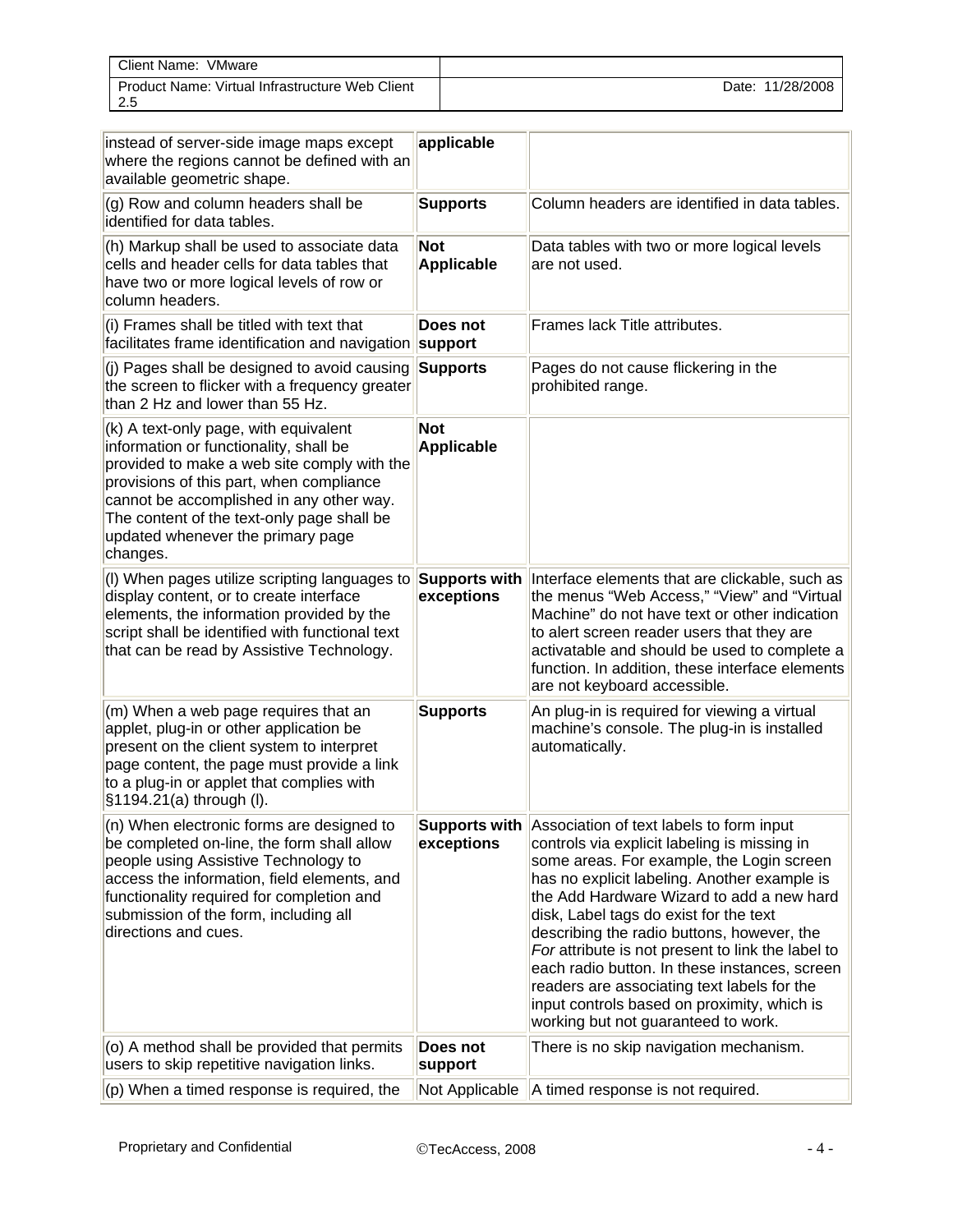| Client Name: VMware                                     |                  |
|---------------------------------------------------------|------------------|
| Product Name: Virtual Infrastructure Web Client<br>-2.5 | Date: 11/28/2008 |
|                                                         |                  |

| user shall be alerted and given sufficient |  |
|--------------------------------------------|--|
| time to indicate more time is required.    |  |

| 1194.31 Functional performance criteria                                                                                                                                                                                                                                                                                          |                                           |                                                                                        |
|----------------------------------------------------------------------------------------------------------------------------------------------------------------------------------------------------------------------------------------------------------------------------------------------------------------------------------|-------------------------------------------|----------------------------------------------------------------------------------------|
| <b>Criteria</b>                                                                                                                                                                                                                                                                                                                  | <b>Supporting</b><br><b>Features</b>      | <b>Remarks and explanations</b>                                                        |
| (a) At least one mode of operation and<br>information retrieval that does not require<br>user vision shall be provided, or support for<br>assistive technology used by people who<br>are blind or visually impaired shall be<br>provided.                                                                                        | <b>Supports with</b><br><b>Exceptions</b> | Please refer to 1194.21 and 1194.22.                                                   |
| (b) At least one mode of operation and<br>information retrieval that does not require<br>visual acuity greater than 20/70 shall be<br>provided in audio and enlarged print output<br>working together or independently, or<br>support for assistive technology used by<br>people who are visually impaired shall be<br>provided. | <b>Supports with</b><br>exceptions        | Please refer to 1194.21 and 1194.22.                                                   |
| (c) At least one mode of operation and<br>information retrieval that does not require<br>user hearing shall be provided, or support<br>for assistive technology used by people<br>who are deaf or hard of hearing shall be<br>provided.                                                                                          | <b>Supports</b>                           | User hearing is not required.                                                          |
| (d) Where audio information is important<br>for the use of a product, at least one mode<br>of operation and information retrieval shall<br>be provided in an enhanced auditory<br>fashion, or support for assistive hearing<br>devices shall be provided.                                                                        |                                           | Not Applicable Audio information is not present.                                       |
| (e) At least one mode of operation and<br>information retrieval that does not require<br>user speech shall be provided, or support<br>for assistive technology used by people<br>with disabilities shall be provided.                                                                                                            | <b>Supports</b>                           | User speech is not required.                                                           |
| (f) At least one mode of operation and<br>information retrieval that does not require<br>fine motor control or simultaneous actions<br>and that is operable with limited reach and<br>strength shall be provided.                                                                                                                | <b>Supports with</b><br><b>Exceptions</b> | Some items such as menus are not keyboard<br>accessible. Refer to 1194.22 for details. |

| 1194.41 Information, Documentation and Support -Detail |  |
|--------------------------------------------------------|--|
|                                                        |  |

*Criteria**Supporting Remarks and explanations*